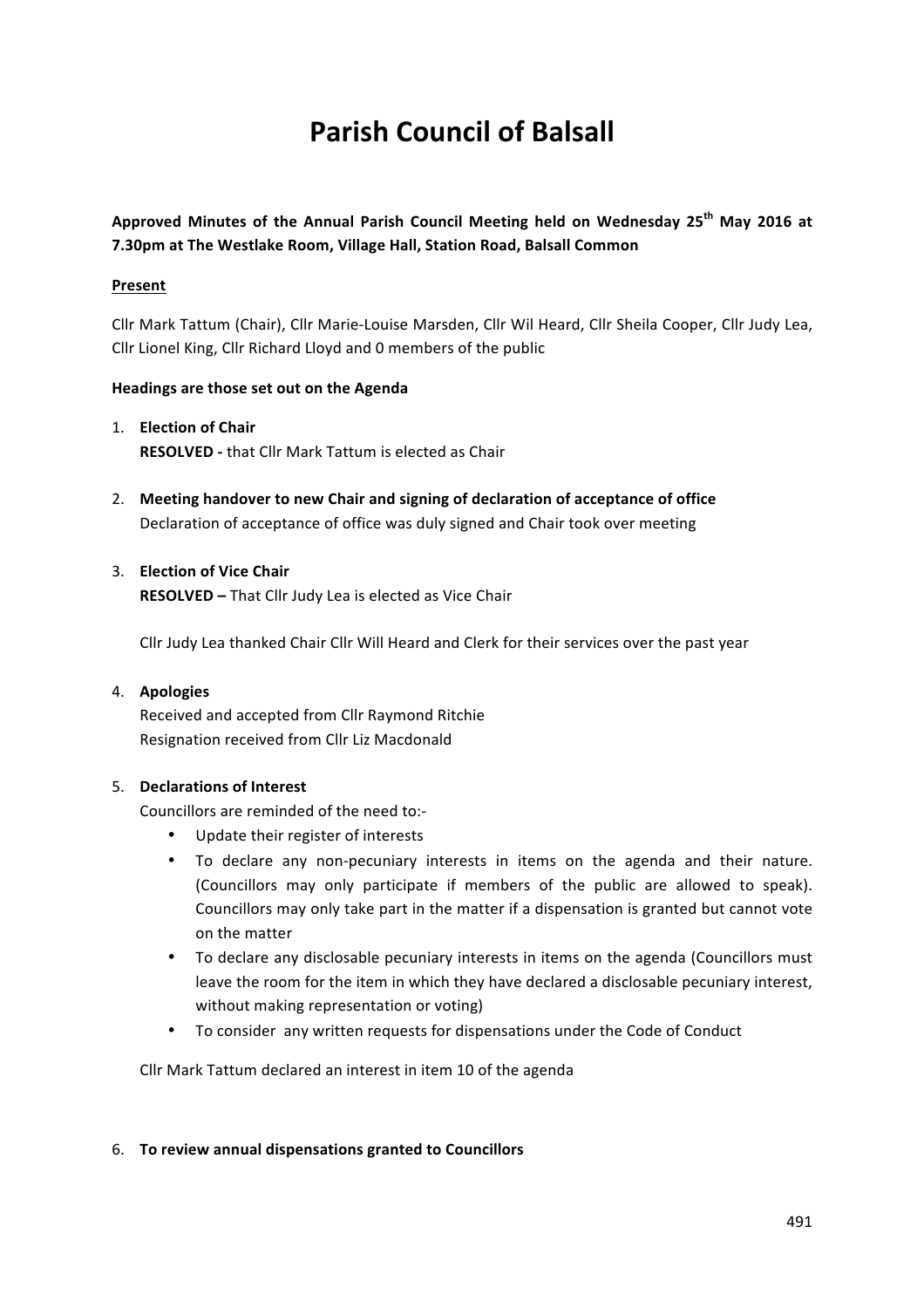**RESOLVED** - That dispensations are granted to the following members to take part in the matters set out below only but they shall NOT vote as the members have the relevant expertise in the specific matters. Dispensations shall remain valid until the next election:-Cllr Mark Tattum and Cllr Sheila Cooper - Airport Cllr Richard Lloyd and Cllr Sheila Cooper - HS2 Cllr Marie-Louise Marsden - Balsall Common Festival

7. To approve as a correct record the Minutes of the Parish Council Meeting on 23<sup>rd</sup> March 2016 and the Extraordinary Meeting on 13<sup>th</sup> April 2016 and Extraordinary Meeting on 26<sup>th</sup> April 2016

**RESOLVED** – That the following amendments are agreed to the Minutes of the parish Council Meeting on 23<sup>rd</sup> March 2016.

Item 10 add the following wording

A discussion took place regarding the NDP committee and the Solihull Local Plan Review. The clerk stated that it is the NDP that is the correct forum to take forward the Local Plan Review or alternatively any review of the sites because we have established a joint Parish Neighbourhood Area. This is the joint group that represents the Parish Council. It has the power and the scope to do that.

Item 16 delete resolution and replace as follows:-

This Parish Council supports the idea in principle of money to be spent to convert the conservatory at Balsall Common Library with a view to converting it into an office for Balsall Parish Council

**RESOLVED** – That the confidential section of the Minutes of Parish Council Meeting on 23<sup>rd</sup> March 2016 are approved and forms part of the minutes

**RESOLVED** – That the Minutes of the Extraordinary Meeting on 13<sup>th</sup> April 2016 are approved

**RESOLVED** – That the Minutes of the Extraordinary Meeting on 26<sup>th</sup> April 2016 are approved

Chair duly signed all the Minutes as a true and accurate record

#### 8. Matters arising from the Minutes

- 8.1. Information regarding Power of General Competence circulated
- 8.2. New road names suggestions submitted to SMBC Clerk confirmed suggested names are Drovers Road/Close and Meer Stones Road/Close
- 8.3. Agreement in principle entered into with SMBC Library Services

#### 9. **Public Forum**

No members of the public present

#### 10. **To agree Chair's allowance**

**RESOLVED** – That the Chair's allowance is set at £397.00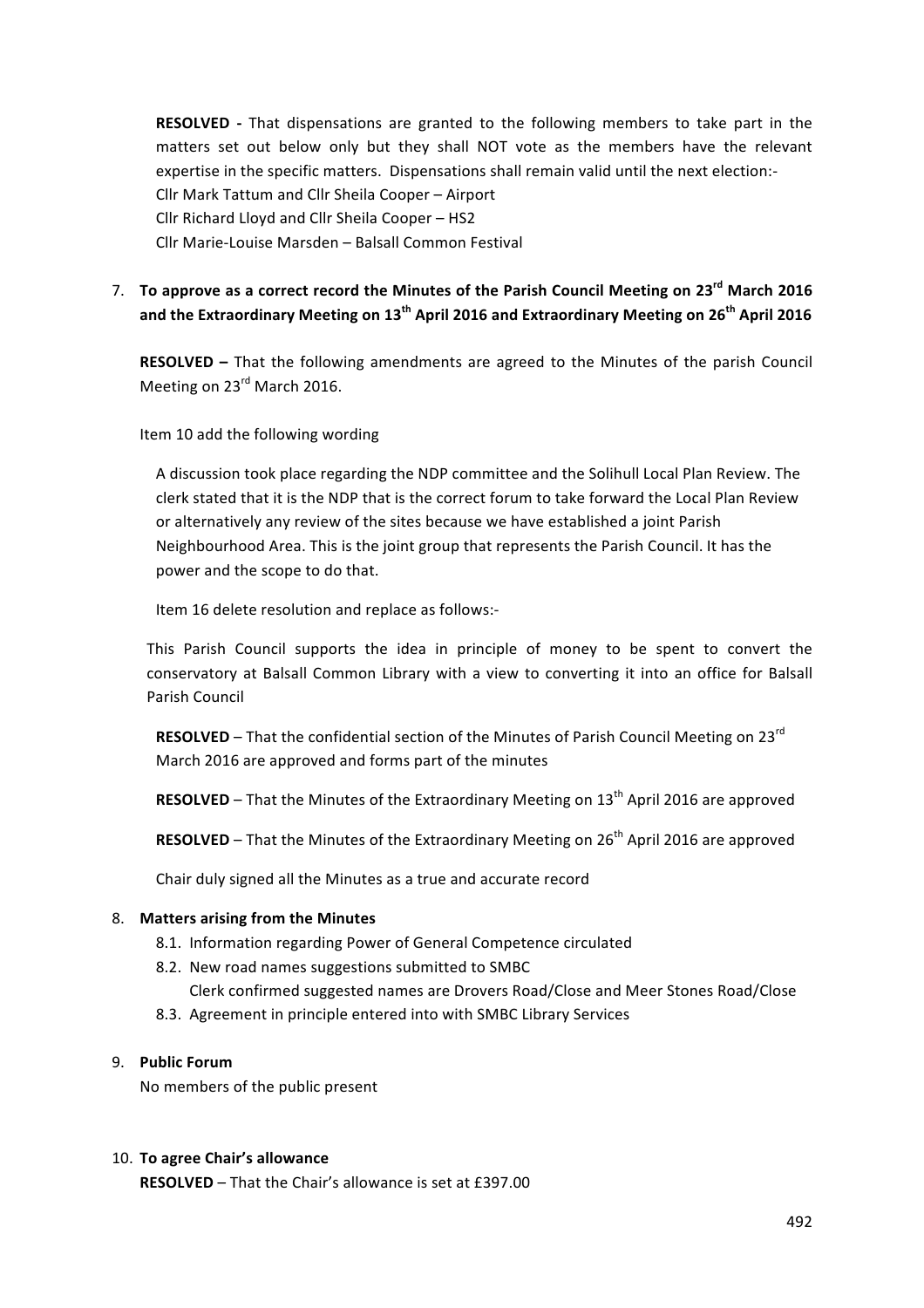## 11. To review and appoint Members to Committees and Outside bodies – current members appear at Appendix 1

**RESOLVED** – That membership to Committees is as set out in the Appendix

11.1. To appoint members to Working Groups established by NDP Steering Committee

It was agreed that this matter is referred back to the Working Group. The Parish Council does not see any benefit in adding an additional councillor to a Working Group. We want the matter dealt with by the NDP Committee

#### 12. To review Terms of Reference of Committees

It was agreed to refer these to the Planning, Finance and NDP Committee to review their Terms of Reference and come back with recommendations

13. **To review and approve the asset list** - No change in assets has occurred in 2015/2016. Current list appears at Appendix 2

**RESOLVED** – That the asset list is approved

14. Risk Assessment – To receive recommendation from Finance Committee and approve the risk assessment document

**RESOLVED** – That the risk assessment recommended by the Finance Committee is approved and adopted. 

**ACTION** – Staffing Committee to carry out a review in relation to staff risks

- 15. To delegate to the Finance Committee role of reviewing the following and to report back to the Full Council:-
	- 15.1. Standing Orders and Financial Regulations
	- 15.2. Communications Policy
	- 15.3. Complaints procedure
	- 15.4. Cemetery Fees and Regulations

**RESOLVED** – That the above matters are delegated to the Finance Committee for review and to report back to Full Council

**ACTION** – Standing Orders to be amended to remove ex-officio role of Chair and Vice Chair to all Committees. Finance Committee to review and work up wording for this amendment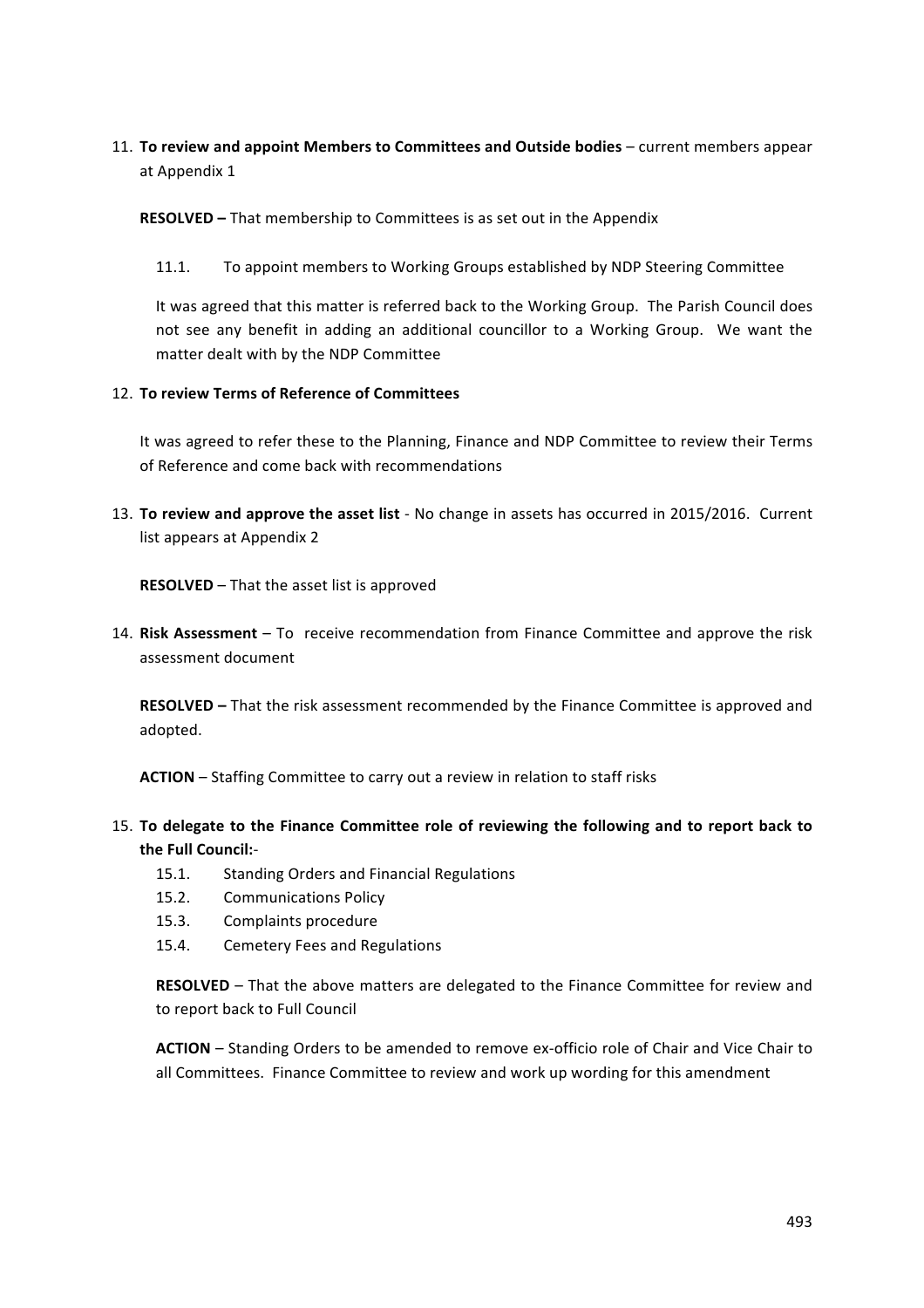#### 16. Reports from Committees and Outside bodies:

- 16.1. Planning Committee no report
- 16.2. Finance Committee no report
- 16.3. Lant Trust Cllr Judy Lea advised that the next meeting is to be held in June when the Sports Committee report will be considered

## 16.4. Airport

Cllr Mark Tattum provided a report.

Cllr Tattum attended a Stakeholders meeting on  $8<sup>th</sup>$  April 2016 where the CAA decision was explained to us. CAA have agreed Option 6 for all departures south with conditions that the airport company consider noise abatement procedures, increasing glide angle of approaching aircraft and a trial of turboprops on Option 5 to measure the annoyance in Barston and Balsall Common.

Cllr Tattum attended a meeting as a representative of the community of Balsall Common with David Read representing Barston at the request of the airport company at the Civil Aviation Authority on  $22^{nd}$  April 2016. We discussed the pending trial of turboprops on Option 5.

Cllr Tattum attended the Airport Consultative Committee on  $18^{th}$  May 2016.

It was reported that there were an average of 10 less departures a day and 30 more arrivals a day during the period Jan to March 2016 compared to the same period in 2015. There is a total increase of air traffic movements (departures  $+$  arrivals) of 8.4% during this period in 2016 compared to 2015.

Barston ACC rep has resigned from the Parish Council and a new rep has been appointed and has requested noise monitoring for Barston.

Chadwick End has requested representation on the ACC committee. There is already a significant representation south of the airport and an under representation north of the airport.

The ACC will have an increasing focus on customer service at the airport and new reports are being devised currently.

## 16.5. Residents Association

Cllr Judy Lea advised that due to reduced manpower, no police reports are to be given. The information is still available but must be accessed online

- 16.6. Knowle Charities Cllr Lionel King advised that a new constitution has been drawn up.
- 16.7. HS2 Cllr Richard Lloyd gave a report. HS2 have challenged locus standi of more than half petitioners. Committee has begun meeting to hear locus hearings

## 17. To consider grant application forms:

17.1.1. Library - £140.00 (summer activities and crafts)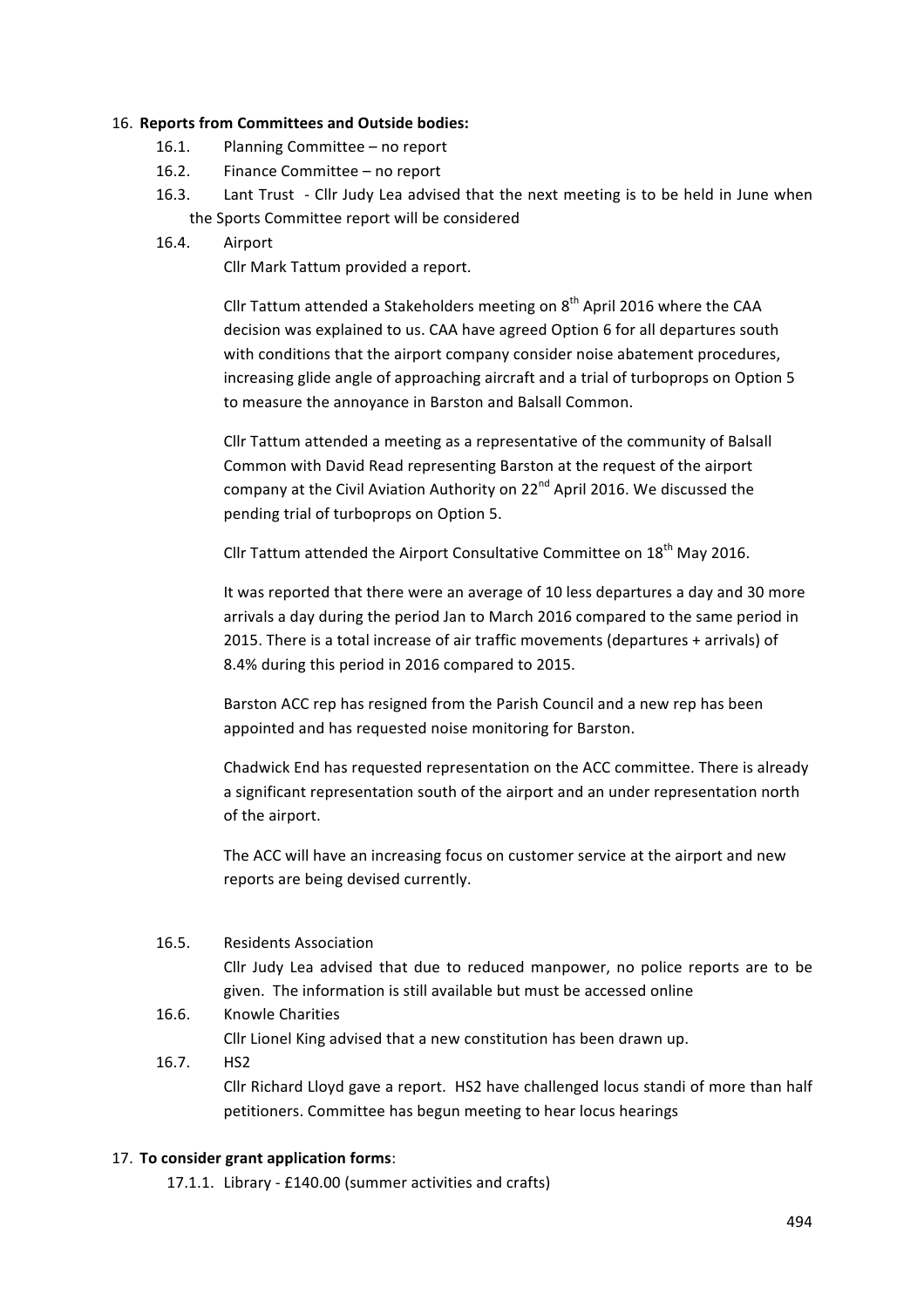**RESOLVED** – That a grant to the library of £140.00 is approved

17.1.2. Lady Katherine Leveson School - £508 plus VAT - total £609.60 (level ground and make safe to create outdoor area)

**RESOLVED** – That a grant to Lady Katherine Leveson School of £609.60 is approved

17.1.3. Centre Stage -  $£1,000 - (to purchase sound equipment)$ 

**RESOLVED** – That a grant to Centre Stage of £1,000 is approved

17.1.4. Berkswell & Balsall Rugby Club - £2,800 (To create changing rooms)

**RESOLVED** – That a grant to Berkswell & Balsall Rugby Club of  $£1,500$  is approved

#### 18. To authorise the Payment of Annual Accounts and any other accounting issues

18.1. To agree to appoint Diane Malley as Internal Auditor

**RESOLVED** – That Diane Malley is appointed as Internal Auditor

- 18.2. To appoint Grant Thornton as external auditor **RESOLVED** – That Grant Thornton is appointed as external auditor
- 18.3. To receive details of insurance premium– note that the Parish Council has entered into a 3 year arrangement with present insurer (this is year 3)

Clerk confirmed the Insurance premium for 2016/2017 at £1,665.89 that was approved

18.4. To agree the payment of recurring expenditure in accordance with the Budget

**RESOLVED** – That the payment of recurring expenditure in accordance with the budget is approved

18.5. To agree Direct Debits and Standing Orders

| Direct Debits         | Mainstream – phone and internet             |
|-----------------------|---------------------------------------------|
|                       | Severn Trent - Cemetery water               |
|                       | Fortress - Waste collection                 |
|                       | SMBC – Cemetery Business rates              |
|                       |                                             |
| <b>Standing Order</b> | West Midland pension Fund - for pension and |

deficit payment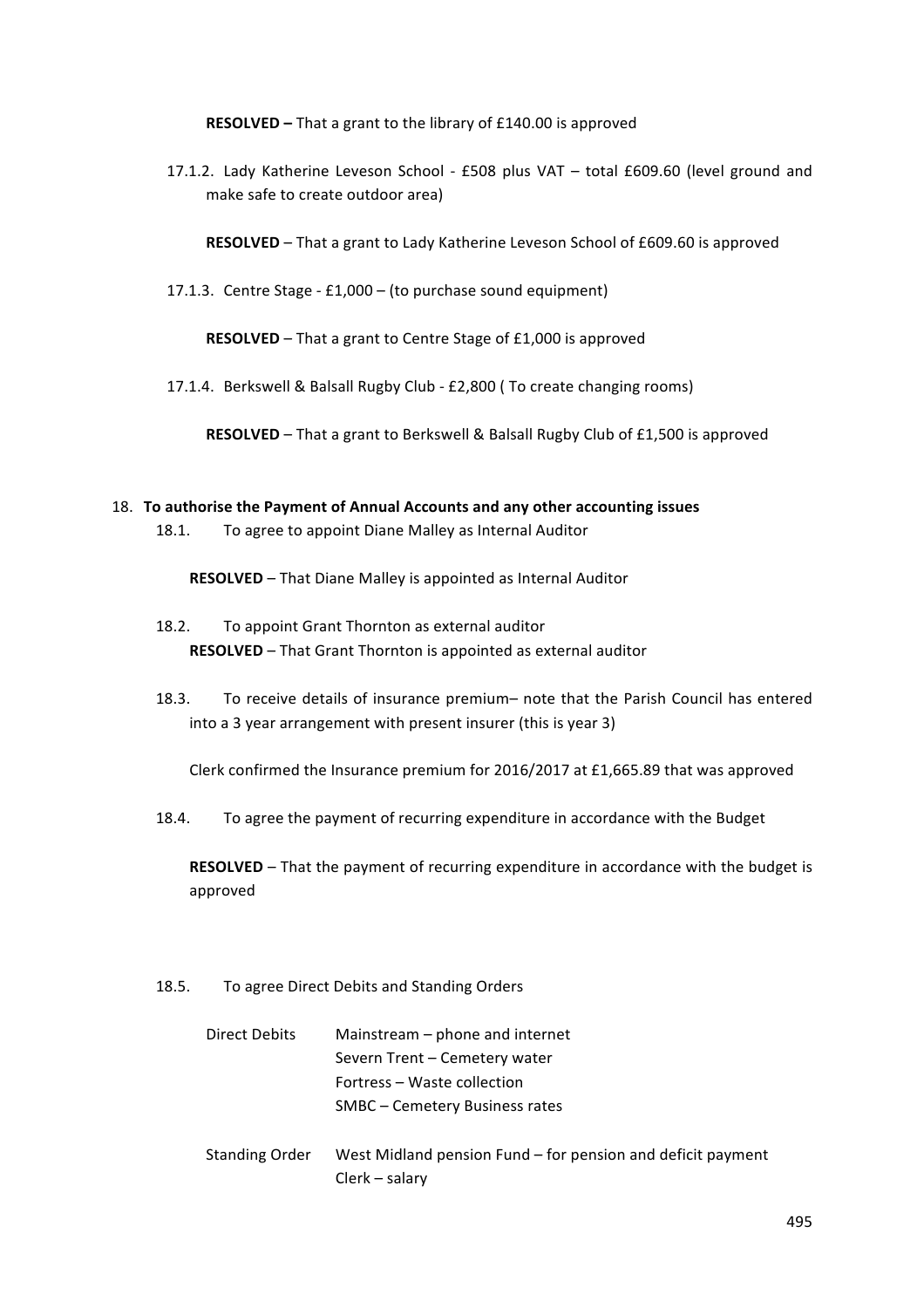RESOLVED – That the Direct Debits and Standing Orders as set out above are approved

19. **Chadwick End Village Hall** – To delegate to the Finance Committee to review the matter to date, carry out risk assessments, undertake a final account if possible and to provide a recommendation to Full Council

**RESOLVED** – That the Finance Committee is delegated to review the matter to date, carry out risk assessments, undertake a final account if possible and to provide a recommendation to Full Council

## 20. **Accounts & Governance**

- 20.1. Audit  $-$  A copy of the Annual Return is attached at Appendix 2.
- 20.2. To receive report from Finance Committee and internal Audit report Reports circulated to councillors with end of year accounts
- 20.3. To approve the accounting statements at Section 1 of the Annual Return. **RESOLVED** – That the accounting statements at Section 1 of the Annual Return are approved and the Chair signed the declaration
- 20.4. To approve accounting statements at Section 2 of the Annual Return **RESOLVED** – That the accounting statements at Section 2 of the Annual Return are approved and the Chair signed the declaration
- 20.5. **PROPOSAL** To approve Orders to be placed and list of Payments for Approval and Payments Made

**RESOLVED** – That the Accounts are approved

21. Date for next meeting  $-$  The next Parish Council Meeting shall be held on Wednesday  $13<sup>th</sup>$  July 2016 at 7.30pm at the Westlake Room, Village Hall, Station Road

There being no further business the Chair thanked everyone for attending and closed the meeting at 21.35pm

Signed……………………………………………….. Dated……………………………………………………….

**Cllr Mark Tattum**

**Chair**

**Balsall Parish Council**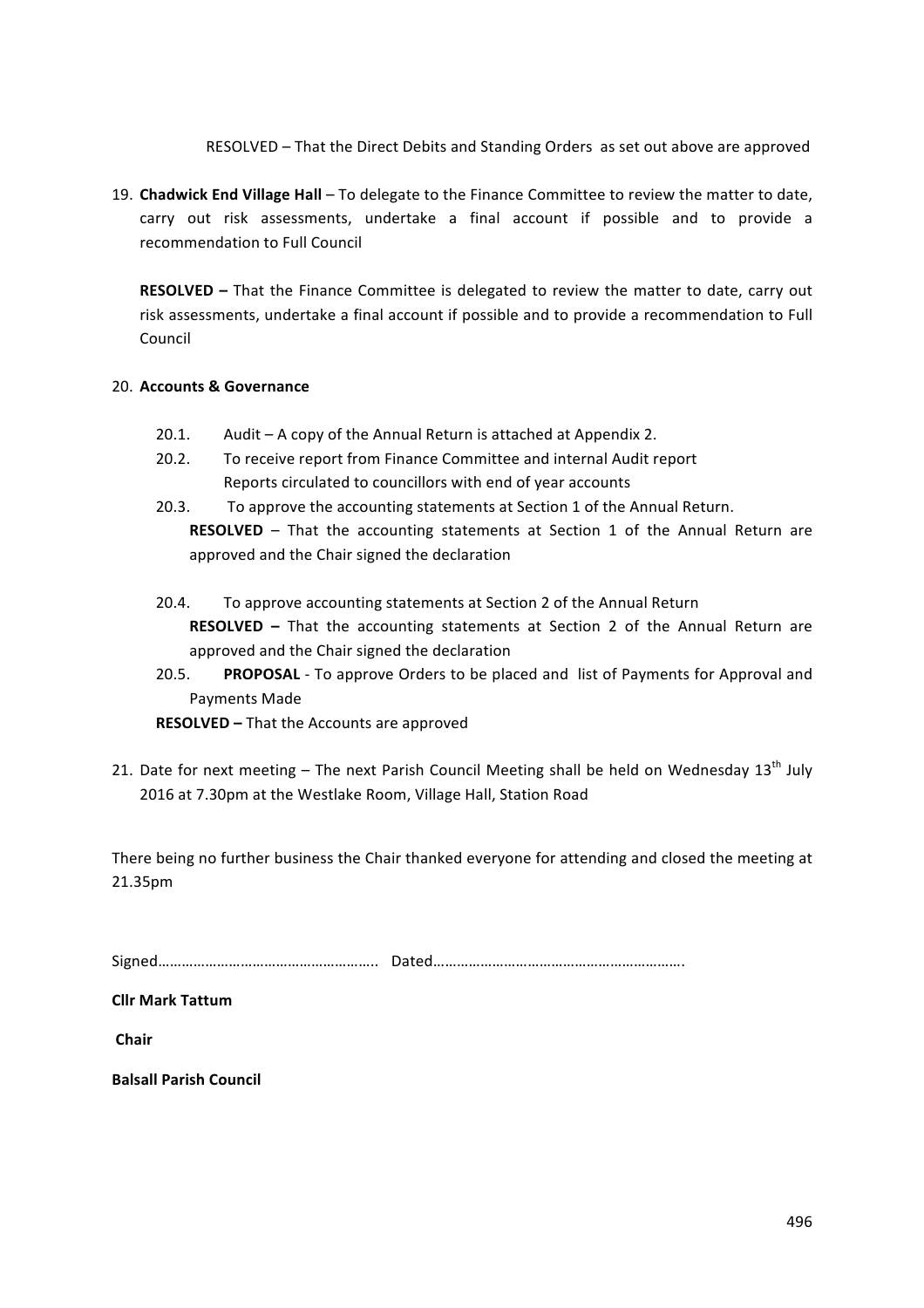Appendix 1

# **BALSALL PARISH COUNCIL**

# **COMMITTEE AND OUTSIDE BODY REPRESENTATIVES**

# **Committees**

| <b>Committee</b>               | <b>Membership</b>                     |  |
|--------------------------------|---------------------------------------|--|
| Planning                       | Cllr Judy Lea, Cllr Lionel King, Cllr |  |
|                                | Richard Lloyd, Cllr Sheila Cooper,    |  |
|                                | Cllr Raymond Ritchie,                 |  |
| Finance                        | Cllr Raymond Ritchie, Cllr Judy       |  |
|                                | Lea, Cllr Will Heard, Cllr Mark       |  |
|                                | Tattum, Cllr Sheila Cooper            |  |
|                                |                                       |  |
| <b>Staffing</b>                | Cllr Judy lea, Cllr Raymond Ritchie,  |  |
|                                | <b>Cllr Marie-Louise Marsden and</b>  |  |
|                                | <b>Cllr Mark Tattum</b>               |  |
| <b>Balsall &amp; Berkswell</b> |                                       |  |
| Neighbourhood Development      | Cllr Will Heard, Cllr Mark Tattum     |  |
| <b>Plan Steering Committee</b> |                                       |  |

# **Outside Bodies - Village Organisations**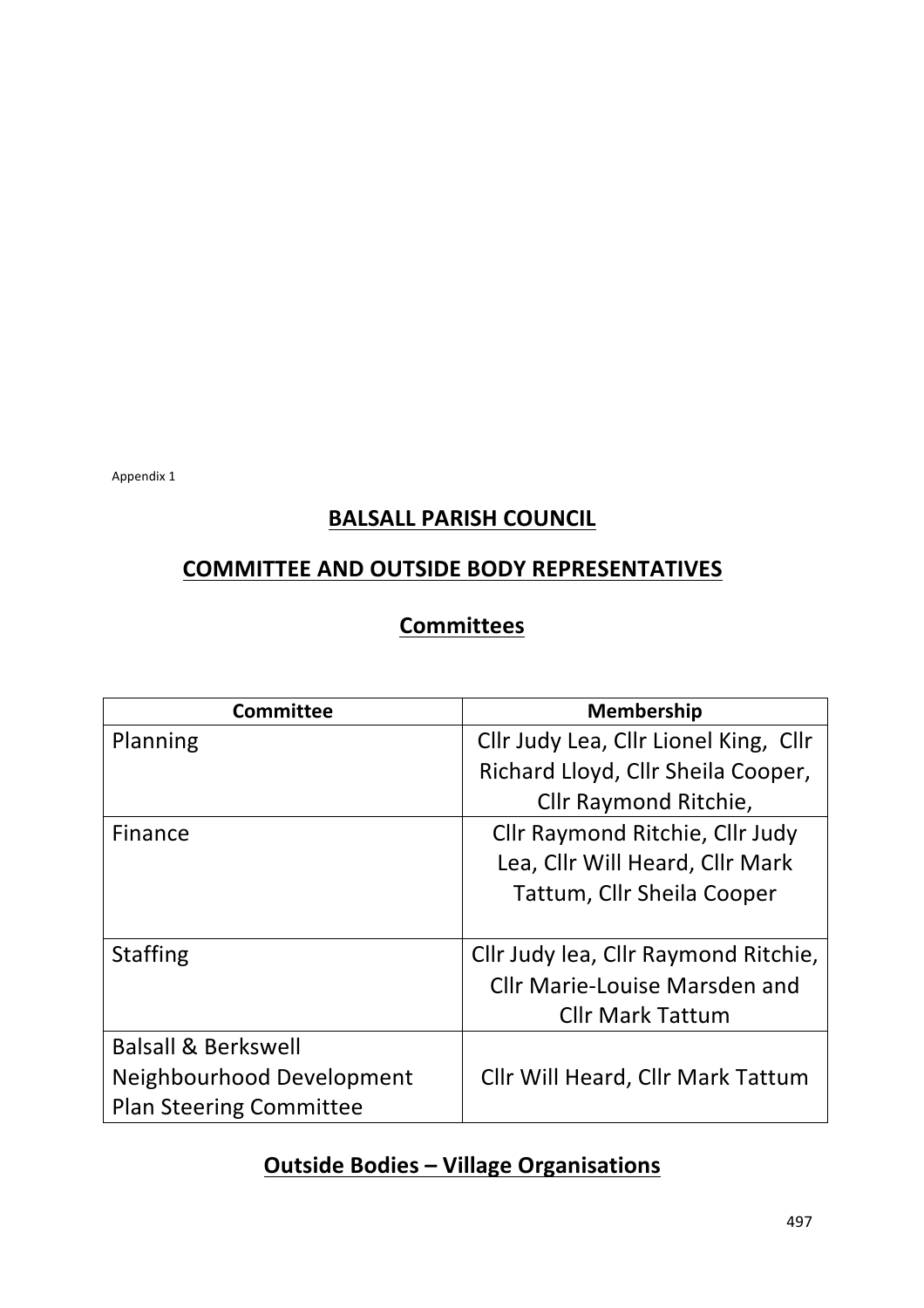# The role of Parish Council representatives on the following outside bodies is a reporting role

| <b>Outside Body</b>                | <b>Membership</b>                |
|------------------------------------|----------------------------------|
|                                    |                                  |
| <b>Balsall Common Village Hall</b> | Cllr Judy Lea                    |
|                                    |                                  |
|                                    | Cllr Judy Lea, Cllr Marie-Louise |
| Lant Charity                       | Marsden                          |

# **Non-Village Organisations**

The role of Parish Council representatives on the following outside bodies is to obtain

Information, networking and reporting back to Parish Council

| Advisory<br><b>SMBC</b><br>Conservation |                                  |
|-----------------------------------------|----------------------------------|
| Committee                               | <b>Cllr Sheila Cooper</b>        |
|                                         |                                  |
| B'ham Int. Airport Consultative         | <b>Cllr Mark Tattum</b>          |
| Committee                               |                                  |
|                                         |                                  |
| Solihull Area Committee                 | <b>Cllr Marie-Louise Marsden</b> |
| Tree Warden                             |                                  |
|                                         | None appointed                   |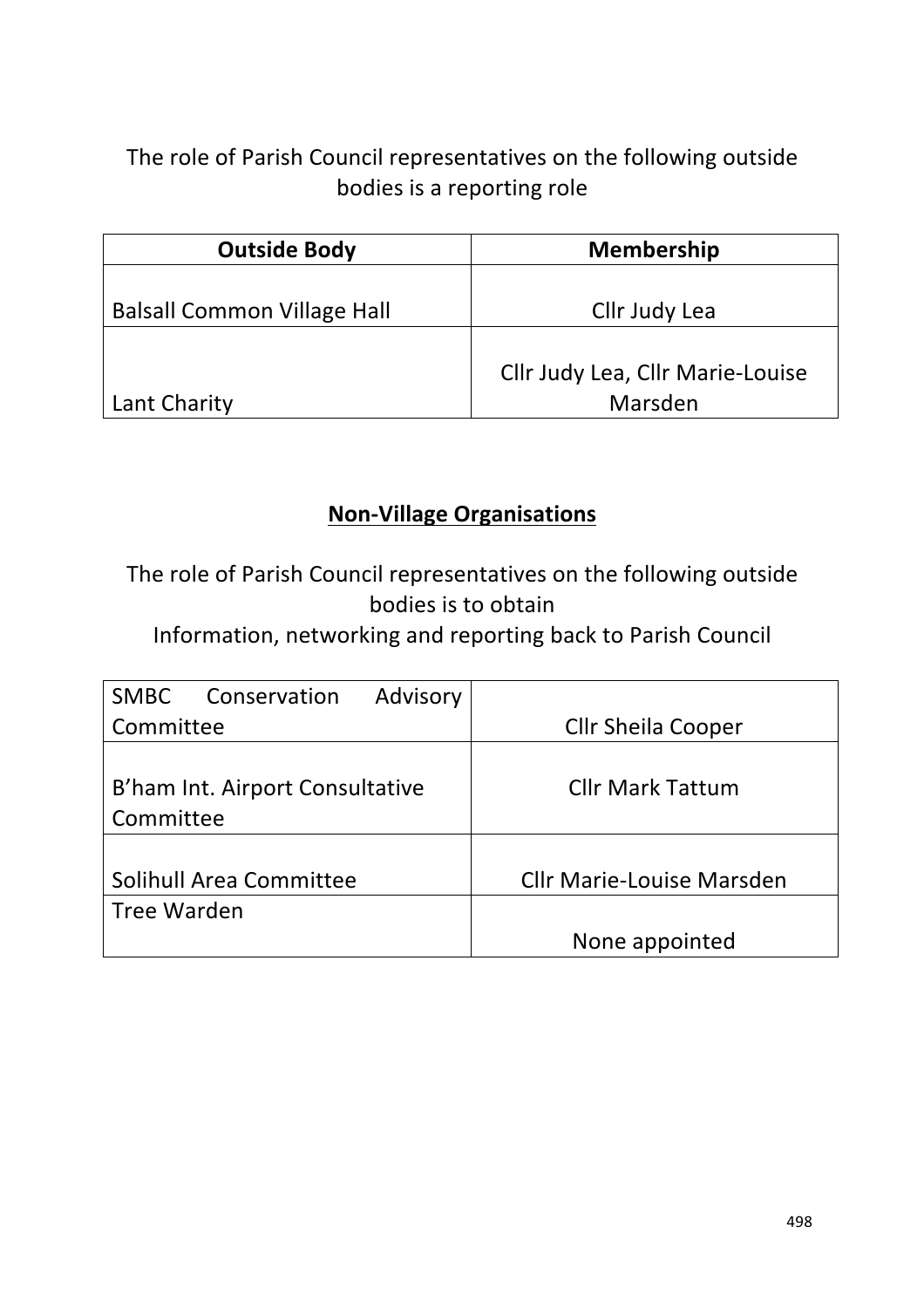Appendix 2

# Asset Schedule for Balsall Parish Council as at May 2015

| <b>Description</b>                             | <b>Location of Asset</b>                 |
|------------------------------------------------|------------------------------------------|
|                                                |                                          |
| <b>Buildings</b>                               |                                          |
|                                                |                                          |
| wall adjoining Lych Gate                       | Cemetery- Temple Balsall                 |
| <b>Office leased from West Midlands Police</b> | 208 Station Road, Balsall Common         |
|                                                |                                          |
| Land                                           |                                          |
|                                                |                                          |
| <b>Temple Balsall</b>                          |                                          |
| <b>Cemetery and extension</b>                  | <b>Temple Balsall</b>                    |
|                                                |                                          |
|                                                |                                          |
| <b>Balsall Common</b>                          |                                          |
| Willow Park (this includes land on which       |                                          |
| play area is situated, football fields, nature |                                          |
| trail and basketball court etc.                | <b>Needlers End Lane, Balsall Common</b> |
|                                                |                                          |
|                                                |                                          |
| <b>Oakley</b>                                  |                                          |
| <b>Oakley Park</b>                             | <b>Oakley</b>                            |
| <b>Field at Oakley</b>                         | <b>Oakley</b>                            |
|                                                |                                          |
|                                                |                                          |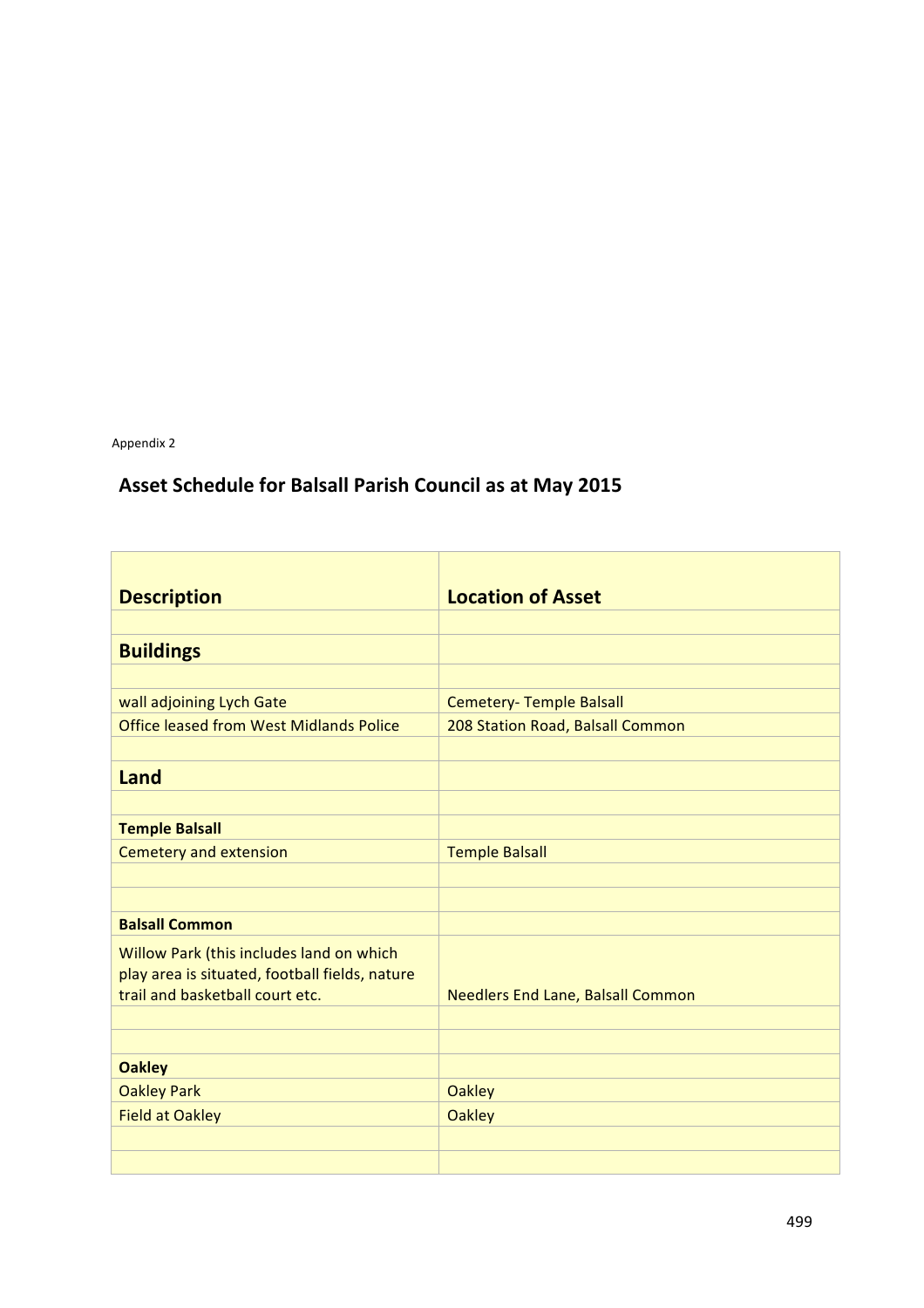| <b>Play equipment</b>                                                               |                                          |
|-------------------------------------------------------------------------------------|------------------------------------------|
|                                                                                     |                                          |
|                                                                                     |                                          |
| <b>Willlow Park</b>                                                                 | <b>Needlers End Lane, Balsall Common</b> |
| rota-Web climber                                                                    |                                          |
| See-saw                                                                             |                                          |
| <b>Balancing beams</b>                                                              |                                          |
| Slide                                                                               |                                          |
| Storm multi play system twister                                                     |                                          |
| Play panel - abacus                                                                 |                                          |
| Play panel - clock                                                                  |                                          |
| Rocker - double (puppy dog)                                                         |                                          |
| <b>Rotator Bowl</b>                                                                 |                                          |
| Swing - Junior 1 Bay 2 seat                                                         |                                          |
| Swing - Toddler 1 Bay 2 seat                                                        |                                          |
| <b>Basketball post</b>                                                              |                                          |
| Play builder project - play area, basketball                                        |                                          |
| court and surfacing                                                                 |                                          |
| <b>Ground surfaces</b>                                                              |                                          |
|                                                                                     |                                          |
|                                                                                     |                                          |
| <b>Oakley Park</b>                                                                  |                                          |
|                                                                                     |                                          |
| polyethylene double elephant springer 391                                           |                                          |
|                                                                                     |                                          |
| polyethylene double dinosaur springer 392                                           |                                          |
| Slide                                                                               |                                          |
| <b>RSS mini orbitor</b>                                                             |                                          |
| See Saw                                                                             |                                          |
| Clombing frame - dome shaped                                                        |                                          |
| Swing 2 Bay 1 Junior 2 seat and 1 Toddler 2<br>seat                                 |                                          |
| 2 goal posts                                                                        | <b>Field</b>                             |
|                                                                                     |                                          |
| Ground surfaces in play area                                                        |                                          |
|                                                                                     |                                          |
| <b>Furniture at Recreation Grounds</b>                                              |                                          |
|                                                                                     |                                          |
|                                                                                     |                                          |
| <b>Willow Park</b>                                                                  |                                          |
| Bench in play area                                                                  |                                          |
| Litter bin in play area and outside basketball                                      |                                          |
| court                                                                               |                                          |
| 2 x dog waste bins one located outside<br>basketball court and one at the top field |                                          |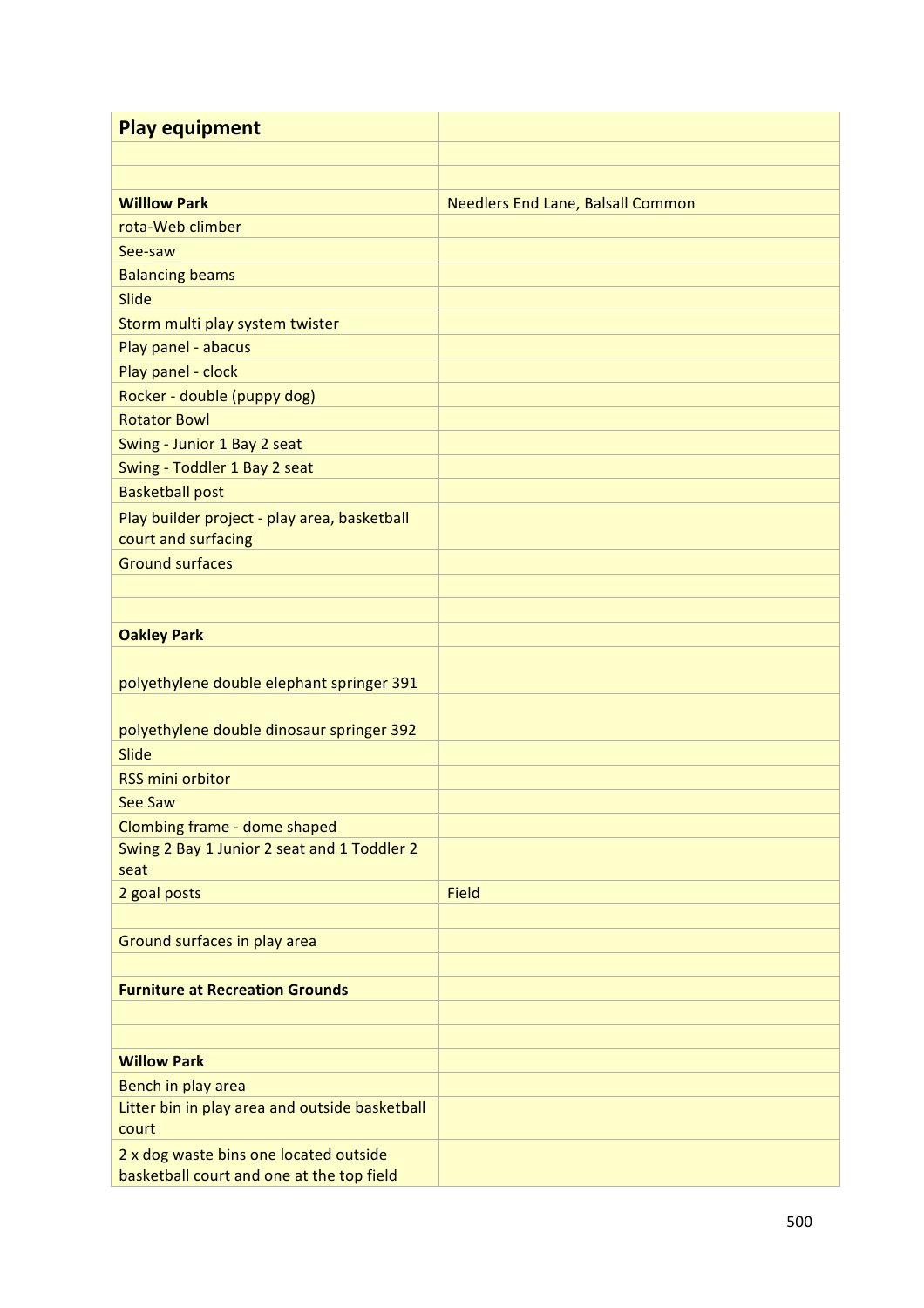| goal posts                                                  |                                                    |
|-------------------------------------------------------------|----------------------------------------------------|
| 3 signs with contact details                                |                                                    |
| <b>Fencing and gates</b>                                    |                                                    |
|                                                             |                                                    |
| <b>Oakley</b>                                               |                                                    |
| 1 large sign for play area and no dogs                      |                                                    |
| 1 small sign for play area and no dogs                      |                                                    |
| 1 no alcoholic beverages sign                               |                                                    |
| 2 ownership signs                                           |                                                    |
| 1 litter waste bin mounted on wall                          |                                                    |
| Fencing and gate                                            |                                                    |
|                                                             |                                                    |
| <b>Street Furniture</b>                                     |                                                    |
|                                                             |                                                    |
|                                                             |                                                    |
| <b>Temple Balsall</b>                                       |                                                    |
|                                                             |                                                    |
| <b>Bus shelter</b>                                          | Outside Lady Katherine school                      |
| 6 timber seats                                              | <b>Cemetery - Temple Balsall</b>                   |
| <b>Wooden Bench</b>                                         | <b>Cemetery - Temple Balsall</b>                   |
| <b>Notice Board</b>                                         | <b>Cemetery - Temple Balsall</b>                   |
| <b>Litter bin</b>                                           | <b>Cemetery - Temple Balsall</b>                   |
| Lych Gate war memorial                                      | <b>Cemetery - Temple Balsall</b>                   |
|                                                             |                                                    |
| <b>Balsall Common</b>                                       |                                                    |
| <b>Defibrillator</b>                                        | outside pharmacy - Station Road                    |
| Defibrillator case                                          | outside pharmacy - Station Road                    |
| <b>CCTV</b> cameras                                         | various locations on Sation Road                   |
| <b>CCTV</b> equipment                                       | 208 Station Road, Balsall Common                   |
| <b>Bus shelter</b>                                          |                                                    |
| <b>Bus shelter</b>                                          | <b>Blacksmiths corner, Balsall Common</b>          |
| <b>Notice Board</b>                                         | <b>Willow Park, Needlers End Lane</b>              |
| 6 planters                                                  | various locations on Sation Road                   |
| 2 planters                                                  | Kenilworth Road (outside library)                  |
| <b>Railguard planters</b>                                   | roundabout at Station Road                         |
|                                                             |                                                    |
|                                                             |                                                    |
| <b>Christmas lights</b><br><b>CCTV camera warning signs</b> | stored by SMBC<br>various locations on Sation Road |
| Chairmans chain of office                                   |                                                    |
| 3 filing cabinets                                           | Arden Storage, Barston                             |
| laptop and 2 printers                                       | 208 Station Road, Balsall Common                   |
| Office records                                              | Arden Storage, Barston                             |
|                                                             |                                                    |
|                                                             |                                                    |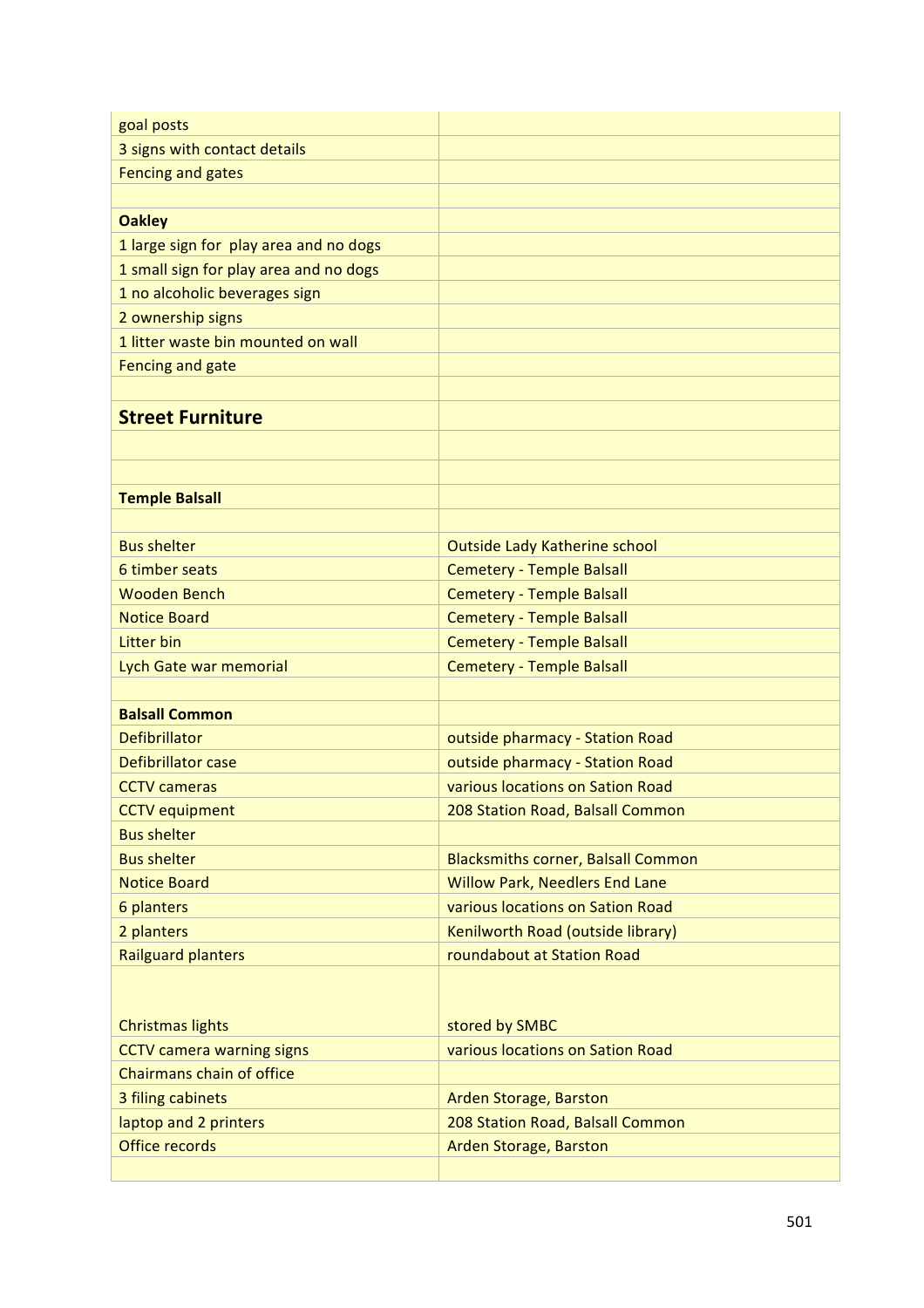# **Accounts for Payment 25<sup>th</sup> May 2016 For year end 2016/2017**

|     | Transac                                                           | Amount    | Cheque |
|-----|-------------------------------------------------------------------|-----------|--------|
| No: |                                                                   |           | Number |
|     | 1. Avon Planning Services (NDP)                                   | £180.00   | 003551 |
| 2.  | Avon Planning Services (NDP)                                      | £270.00   | 003552 |
| 3.  | Warwickshire Training Partnership (cheque returned -              |           |        |
|     | cancellation)                                                     | $-E45.00$ | 003534 |
|     | 4. Bullivant Media (HS2 advertising public meeting)               | £360.00   | 003553 |
|     | 5. SMBC (Cemetery - Business rates)                               | £52.30    | 003554 |
| 6.  | <b>Balsall Common Festival (NDP)</b>                              | £15.00    | 003555 |
| 7.  | House of Lords (HS2 petition deposit)                             | £20.00    | 003556 |
| 8.  | HMRC (PAYE & NI)                                                  | £413.17   | 003557 |
|     | 9. B D Ball (Cemetery mowing - April)                             | £640.00   | 003558 |
|     | 10. WDV Marketing (webite transfer and update)                    | £140.00   | 003559 |
|     | 11. Institute of Cemetery Management (subscription annual)        | £90.00    | 003560 |
|     | 12. S. Kauser (expenses - see form)                               | £25.00    | 003561 |
|     | 13. Y A Domestic Services (refuse collection - recreation ground) | £200.00   | 003562 |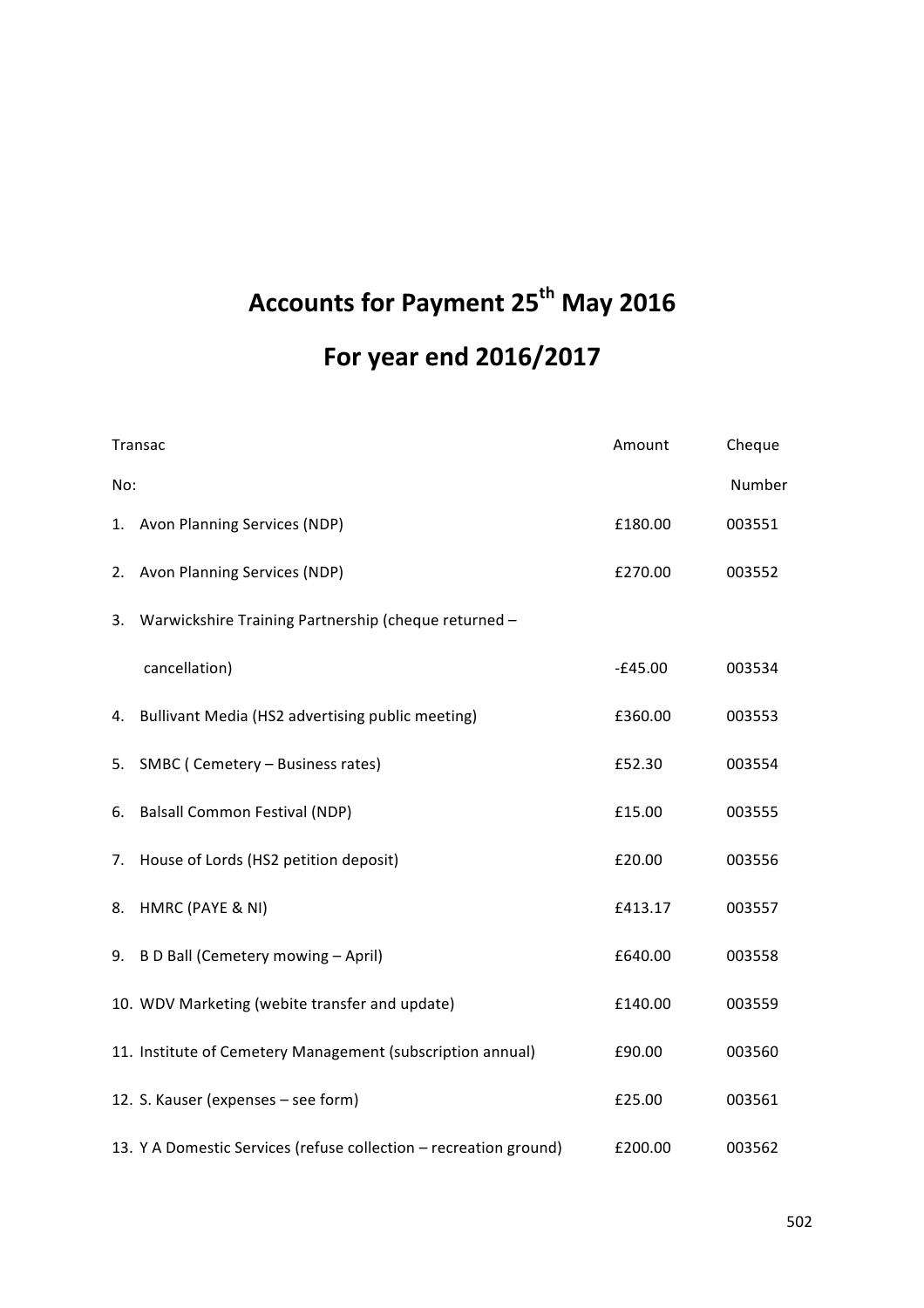| 14. Y A Domestic Services (refuse collection - cemetery) | £50.00    | 003563 |
|----------------------------------------------------------|-----------|--------|
| 15. Viking (stationery)                                  | £152.98   | 003564 |
| 16. W. Watson (Clerk support)                            | £168.00   | 003565 |
| 17. Diane Malley - Internal Audit)                       | £210.00   | 003566 |
| 18. I. Richards (Cemetery mowing lower part - 6 cuts)    | £540.00   | 003567 |
| 19. I. Richards (Cemetery weekly strim of crem plots)    | £400.00   | 003568 |
| 20. Cllr Mark Tattum (expenses - see form)               | £243.54   | 003569 |
| 21. B D Ball (Cemetery mowing May)                       | £640.00   | 003570 |
| 22. HMRC (PAYE & NI)                                     | £482.78   | 003571 |
| 23. S.Kauser (salary shortfall)                          | £         | 003572 |
| 24. L.King (expenses - see form)                         | £57.19    | 003573 |
| 25. Zurich Insurance                                     | £1,665.89 | 003574 |
|                                                          |           |        |

26. grants

# **Direct Debits/Standing Orders**

| 27. SMBC (Cemetery Business rates)                       | £52.30  |
|----------------------------------------------------------|---------|
| 28. Mainstream Digital (inv 734555 - call charges March) | £0.08   |
| 29. Fortress (waste collection April)                    | £143.11 |
| 30. S.Kauser (salary April)                              | £       |
| 31. West Midland Pension Fund contributions April)       | £275.39 |
| 32. Mainstream Digital (inv 739734 – call charges April) | £2.40   |